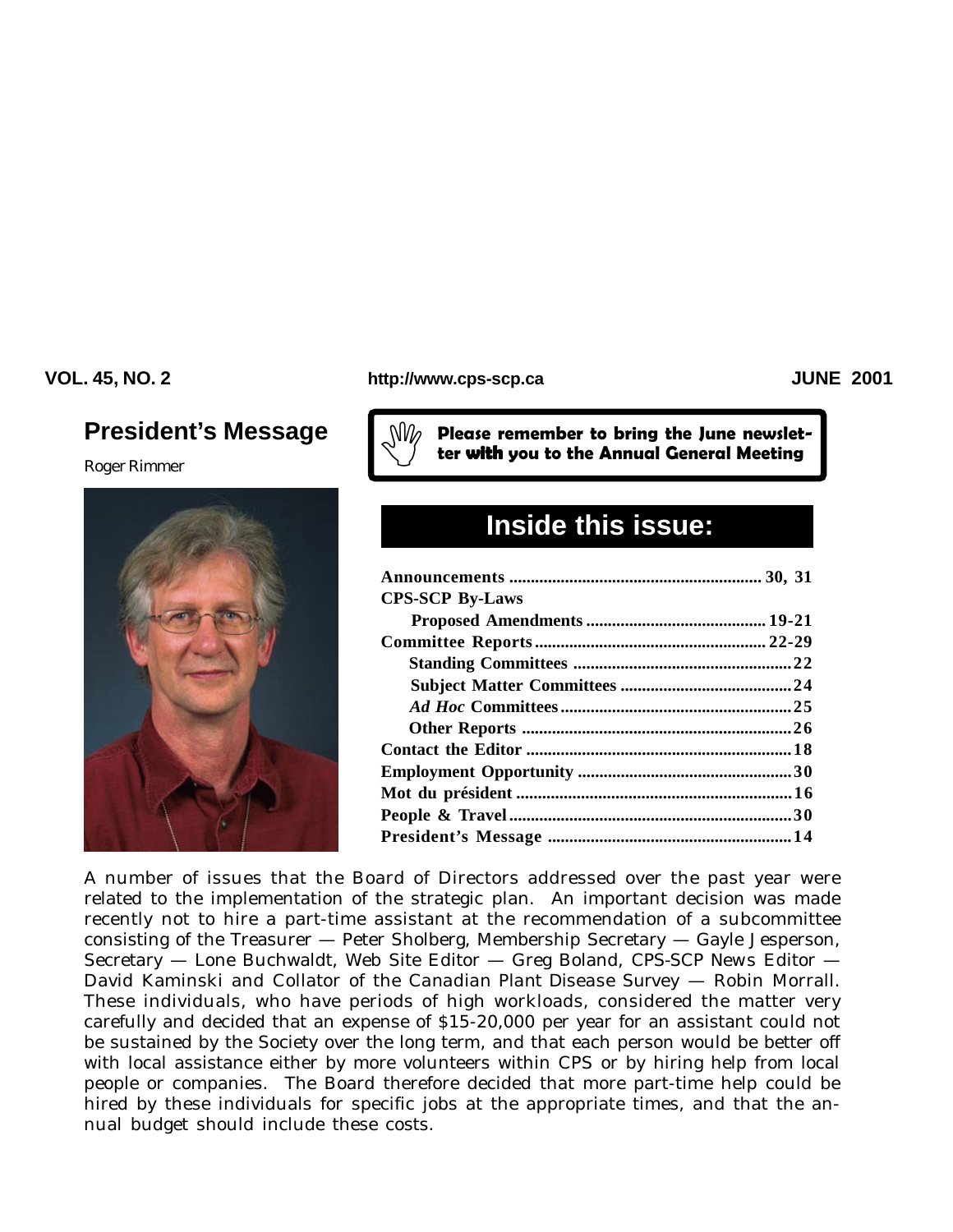A large deficit had been budgeted at the last annual meeting in Victoria B.C. for this year. It seems unlikely that this will occur. A number of expenses relating to implementation of the strategic plan and to regional meetings have not been incurred. At this time, membership is currently quite similar to that of last year and may even end up higher (see the Membership Secretary's report elsewhere in this issue).

The Board is proposing some By-Law changes to be decided at the Annual General Meeting on June 12, and a notion of motion is printed in this issue of the *CPS News*. The changes are concerned with

the duties of the Junior and Senior Directors, inclusion of Assistant Editors for both the *CPS News* and the Web Site, increased membership fees, and changes to the section on Awards.

As part of the review of the duties of the Board, as proposed in the strategic plan, it was felt that the duties of the Junior and Senior Directors are not well defined. The Board thought that these positions could be charged with providing direction and ensuring that the goals of the different subject matter committees are met. The specific committees that the Directors would be involved with will be determined by the Board based on the expertise and the wishes of the particular individuals. The position of Assistant Editor for the *CPS News*, to help alleviate the workload of the Editor, and the new position of Web Site Editor are formalized in the proposed By-Law changes.

The membership fees have not changed for a great number of years, and it was felt that an increase is now essential to cover rising costs to the Society. The *Canadian Journal of Plant Pathology* is very inexpensive compared to other journals, but costs of production are increasing. The proposed changes will increase the fee from \$75 for

regular members to \$85, and for student and Emeritus members, who wish to receive the *CJPP*, it will increase from \$25 to \$35.

The Bailey Award no longer exists as of 1999. It is automatically removed from the By-Law and its funds have been transferred to the Best Student Presentation Award. The Graduate Student Travel Award and the Certificate of Appreciation Award are presented as new additions to the By-Law. Other new awards that the Board is considering is a Lifetime Achievement Award and an Industry Award. You will hear more about them at the annual general meeting.

*"It is remarkable how quickly this year has gone by. I am very proud to have had the opportunity to serve as President, and I thank the many individuals who have volunteered their time for the benefit of the Society."*

Another task identified in the strategic plan is analysis of services that the Society provides to the membership including evalua-

tion of the annual meeting. A questionnaire will be mailed to the members to obtain this important information. As you know, the annual meeting is usually held in June to avoid the July/August family holiday period, and often on a university campus to provide inexpensive accommodation in the student residence. This timing is suitable for many members, those involved in teaching for instance, but it is inconvenient for members involved in field related work. We will therefore consider holding some future meetings in the fall in smaller conference centres using hotel accommodation.

It is remarkable how quickly this year has gone by. I am very proud to have had the opportunity to serve as President, and I thank the many individuals who have volunteered their time for the benefit of the Society. Thanks to Greg Boland and other contributors, members can keep up to date via the Web Site and via the new bi-monthly E-mail called "CPS-Update". Gayle Jesperson's work as new Membership Secretary is also greatly appreciated. The *CJPP*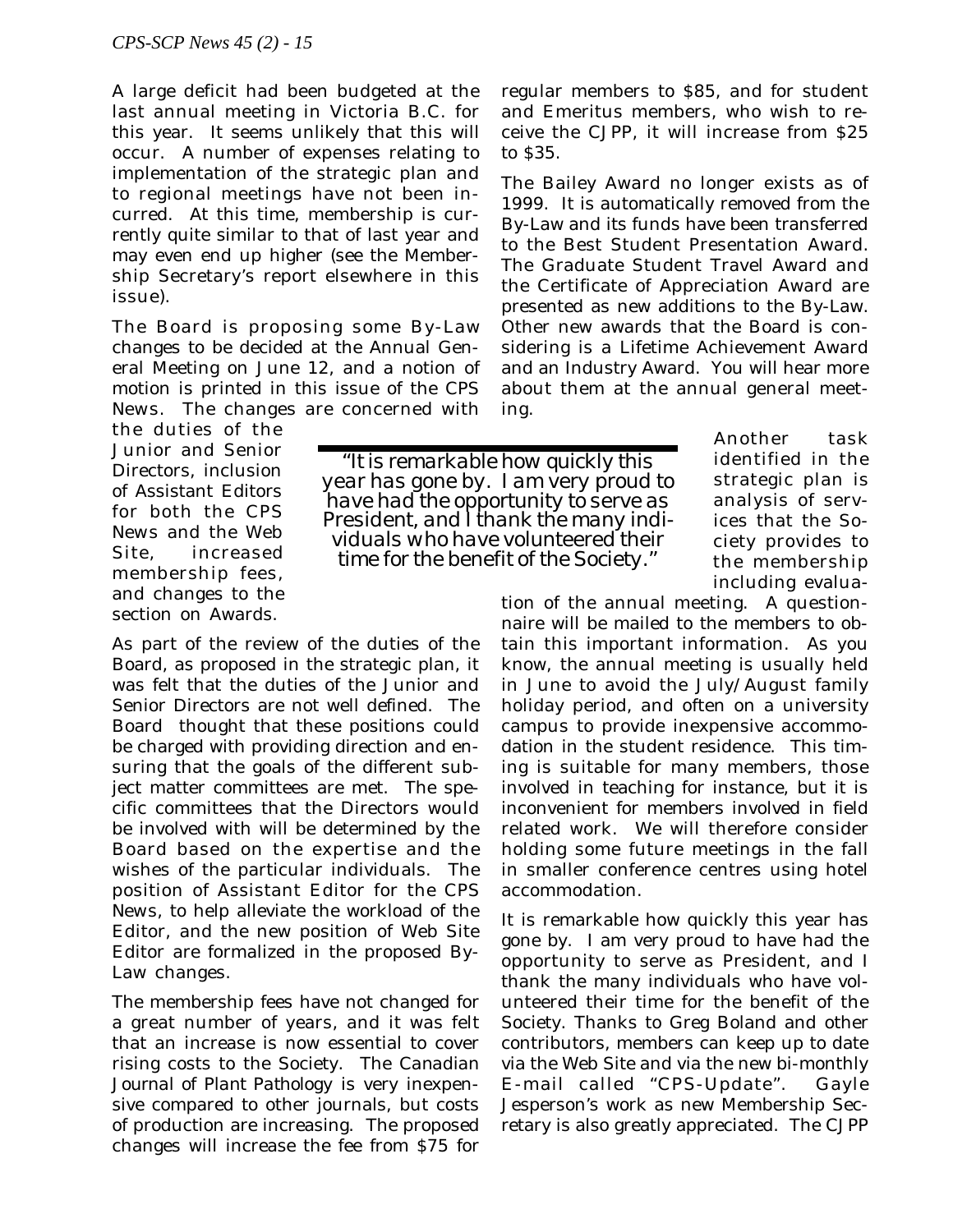is doing very well; Zamir Punja will take over as the new Editor-in-Chief, and three new Section-Editors have been appointed. I expect that the journal will be available in electronic format in the near future. Thanks to the Information Products Committee a new CPS-Membership brochure is available, and they have also done a good job promoting sales of the two books *Diseases and Pests of Vegetable Crops in Canada* and *Diseases of Field Crops in Canada*. I would also like extend a warm thank you to the may people who serve on the Standing and Subject Matter Committees for their efforts, which are evident in their annual reports in this newsletter. I am confident that we have a relevant and viable Society, although we all need to work hard to maintain our membership and persuade more pathologists to join.

We will soon be gathering in London, Ontario, for the 67th Annual Meeting of our Society. I am very much looking forward to this meeting, as I have fond memories of London where I presented my first paper as a Ph. D. student at the University of Western Ontario. That was over twenty five years ago, and I feel honoured to return as President of the CPS.

## Mot du président

#### *Roger Rimmer*

Plusieurs questions que le conseil d'administration a abordées au cours de la dernière année étaient liées à la mise en place du plan stratégique. Une décision importante a été prise récemment à l'effet ne pas embaucher un assistant à temps partiel à la suite d'une recommandation d'un sous-comité comprenant le trésorier, Peter Sholberg, la secrétaire à l'adhésion, Gayle Jesperson, le secrétaire, Lone Buchwaldt, l'éditeur du site Web, Greg Boland, l'éditeur du CPS-SCP News, David Kaminski et le coordonnateur national de l'Inventaire des maladies des plantes au Canada, Robin Morrall. Ces personnes, qui ont des périodes de charge de travail élevée, ont examiné la question très soigneusement et ont décidé que des dépenses de 15 à 20 000 \$ par an pour un assistant ne pourraient pas être supportées à long terme par la Société et que chaque personne serait mieux servie par de l'aide locale soit par plus de bénévoles de la SCP, soit par l'embauche sur place de personnes, soit en faisant affaire avec des compagnies locales. Le Conseil a donc décidé que plus d'aide à temps partiel pourrait être payée par ces individus pour des travaux spécifiques, aux moments appropriés, et que le budget annuel devrait inclure ces coûts.

Un gros déficit pour cette année avait été prévu lors de la dernière réunion annuelle à Victoria, C.-B. Il semble peu probable que ceci se produise. Un certain nombre de dépenses concernant la mise en place du plan stratégique et des réunions régionales n'ont pas été faites. Actuellement, l'adhésion est tout à fait semblable à celle de l'année dernière et il se pourrait même que l'année se termine avec une hausse (voir le rapport de la Secrétaire à l'adhésion ailleurs dans ce numéro).

Le Conseil proposera certains changements aux Règlements lors de l'assemblée générale annuelle du 12 juin et un avis de motion est publié dans présent numéro du CPS-SCP News. Les changements concernent les fonctions des directeurs juniors et séniors, l'inclusion de rédacteurs adjoints pour le CPS-SCP News et pour le site Web, l'augmentation de la cotisation de membre et des changements à la section des Prix.

En tant qu'élément de l'examen des responsabilités du Conseil, tel que proposé dans le plan stratégique, il a été estimé que les fonctions des directeurs juniors et séniors n'étaient pas bien définies. Le Conseil a jugé qu'on pourrait demander à ces directeurs d'orienter différents comités thématiques et de s'assurer que leurs buts soient atteints. Les comités spécifiques dans lesquels les directeurs seraient impliqués seraient déterminés par le Conseil en se basant sur l'expertise et les souhaits des individus. L'existence du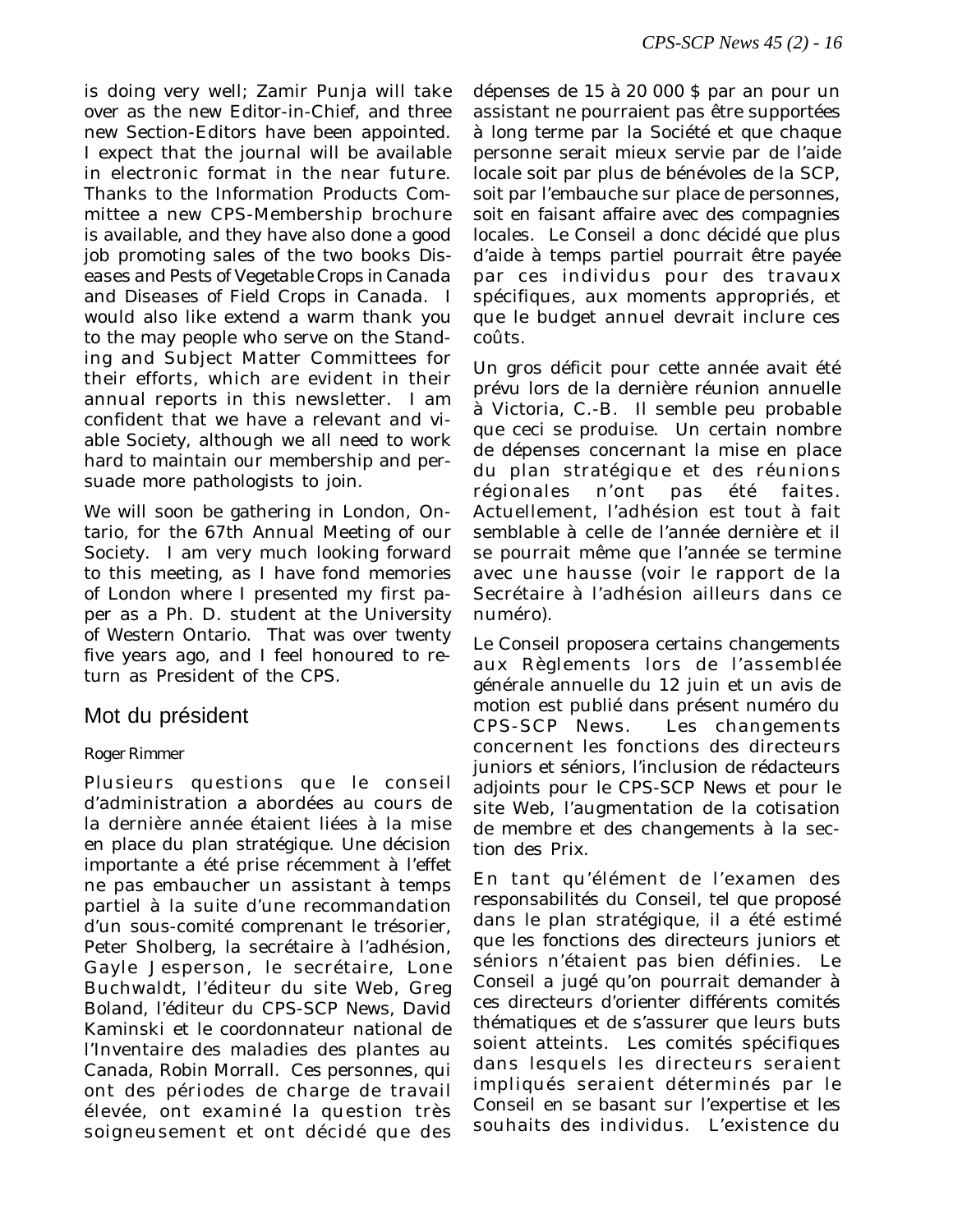

*Beyond the words Au-delà des mots*

A translation service for your technical and scientific documents specifically in the field of biological sciences

Un service de traduction pour vos documents techniques et scientifiques dans le domaine des sciences biologiques

# **Les Traductions scientifiques PaRi**

Jean-Guy Parent, Ph.D. Claude Richard, Ph.D.

1906, rue Notre-Dame, L'Ancienne-Lorette (Québec) G2E 3C9 418-656-0050 418-872-6025 Fax : 418-656-6750 Internet : pari@mediom.qc.ca

poste d'adjoint au directeur du CPS-SCP News, dont le rôle est d'alléger la charge de travail du directeur ,et le nouveau poste d'éditeur du site Web sont reconnus formellement dans les changements proposés aux Règlements.

La cotisation de membre n'a pas changé depuis plusieurs années et on estime qu'une augmenta-

tion est maintenant essentielle pour faire face à l'augmentation des coûts d'opération de la Société. Le coût

d'abonnement à la *Revue canadien de phytopathologie* est très peu élevé en comparaison avec d'autres revues, mais les coûts de production augmentent. Les changements proposés feront passer la cotisation de membre régulier de 75 à 85 \$, et de 25 à 35 \$ pour un étudiant ou un membre honoraire qui souhaite recevoir la Revue.

Le prix Bailey n'existe plus depuis 1999. Il est automatiquement retiré des Règlements et ses fonds ont été transférés au prix de la meilleure communication étudiante. Le prix pour défrayer le coût du voyage d'un étudiant diplômé et le certificat d'appréciation sont présentés en

tant que nouveaux ajouts aux Règlements. D'autres nouvelles récompenses que le Conseil envisage sont la reconnaissance d'accomplissement de toute une vie et un prix pour réussite dans l'entreprise privée. Vous en entendrez parler en détail lors de l'assemblée générale annuelle.

Une autre tâche identifiée dans le plan

*"C'est incroyable comme l'année s'est écoulée rapidement. Je suis très fier d'avoir eu l'occasion de servir comme président et je remercie les nombreux individus qui ont offert leur temps au profit de la Société."*

stratégique est l'analyse des services que la Société fournit aux membres, y compris l'évaluation de la réunion annuelle. Un

questionnaire sera expédié aux membres pour obtenir cette importante information. Comme vous le savez, la réunion annuelle est habituellement tenue en juin pour éviter la période de vacances familiales de juillet et août, et souvent sur un campus universitaire pour fournir un logement peu coûteux dans des résidences d'étudiants. Cette date convient à beaucoup de membres, ceux impliqués dans l'enseignement par exemple, mais elle n'est pas commode pour les membres impliqués dans le travail sur le terrain. Nous envisageons donc tenir éventuellement quelques réunions en automne dans de plus petits centres de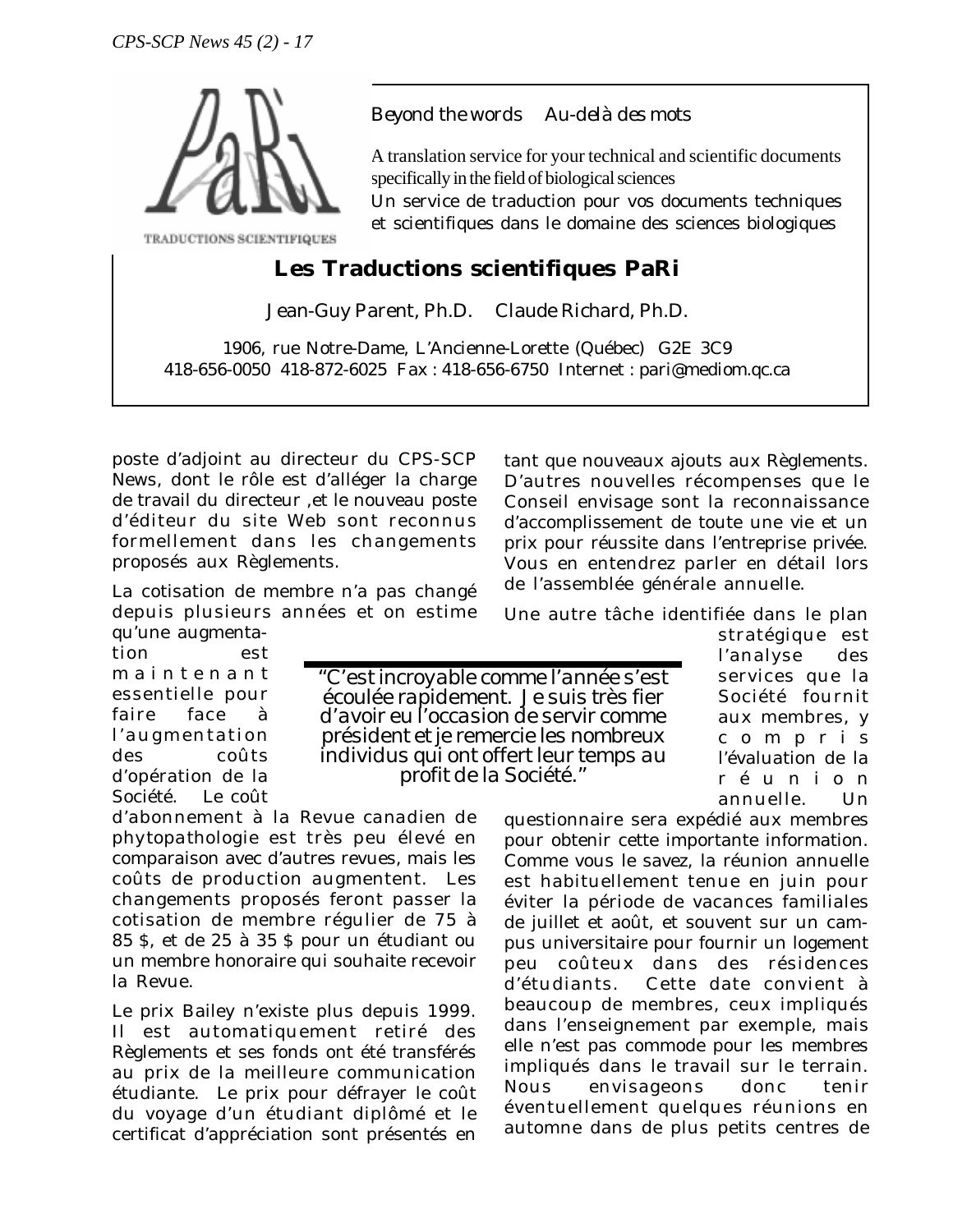congrès en utilisant le logement hôtelier.

C'est incroyable comme l'année s'est écoulée rapidement. Je suis très fier d'avoir eu l'occasion de servir comme président et je remercie les nombreux individus qui ont offert leur temps au profit de la Société. Grâce à Greg Boland et à d'autres collaborateurs, les membres peuvent se tenir informés par l'intermédiaire du site Web et par l'intermédiaire du nouveau courriel bimensuel appelé le CPS-Update. Le travail de Gayle Jesperson en tant que nouvelle secrétaire à l'adhésion est également très apprécié. La Revue va très bien ; Zamir Punja en sera bientôt le nouveau directeur scientifique, et trois nouveaux directeurs de section ont été nommés. J'espère que la Revue sera disponible en format électronique dans un proche avenir. Grâce au Comité sur les produits d'information, une nouvelle brochure pour les membres est disponible, et ils ont aussi fait un bon travail pour favoriser la vente des deux livres *Maladies et Ravageurs des Cultures Légumières au Canada* et *Diseases of Field Crops in Canada*. J'aimerais aussi remercier chaleureusement les nombreuses personnes qui ont œuvré au sein des comités permanents et des comités thématiques pour leurs efforts, ce qui transpire dans leurs rapports annuels publiés dans le présent bulletin. Je crois que nous avons une Société importante et vivante, bien que nous ayons tous le besoin de travailler fort pour maintenir l'adhésion et pour convaincre plus de phytopathologistes de se joindre à nous.

Nous nous réunirons bientôt à London, Ontario, pour la soixante-septième réunion annuelle de notre société. J'attends cette réunion avec beaucoup d'intérêt car j'ai des bons souvenirs de London où j'ai présenté mon premier communiqué en tant qu'étudiant au Ph. D. à l'University of Western Ontario. C'est arrivé voilà plus de vingt-cinq ans et je me sens honoré d'y retourner comme président de la SCP.

Contact the Editor

| Email: cps-news@home.com |
|--------------------------|
| phone: (306) 653-8876    |
| Ph./FAX: (306) 652-2708  |

David Kaminski 702 Lansdowne Ave. Saskatoon, SK S7N 1E5

#### **Editor's Report**

The cost of production for the last 4 issue (June 2000 to March 2001) was \$5212.01. Thse individual contributions were mailing - \$2060.24, printing - \$1628.37, dedicated e-mail - \$567.18, stationery including reprinting coversheets - \$523.21, french translation - \$300.00, and envelopes - \$133.01.

Suggestions for editorial content and for improvements to the *CPS-SCP News* are always welcome.

Ever wonder what it takes to throw together a Society newsletter? Well in my case, here's the routine:

• Send an email *call for contributions* to more than 40 correspondents about one month prior to the submission deadline. The list includes the CPS Board and members, regular and emeritus, from all regions of the country, representing most institutions and faculties as well as the society's Regional Representatives. Transmit the President's Message to PaRi for French translation.

• Collect submissions and send receipt notices to correspondents. Read and do a rough edit, saving contributions in MS Word 6.0/95. 95% or more are sent in electronic format so there is not too much re-typing. The odd article is typed hard copy and is scanned with OCR. Communicate with the Secretary regarding items that **must** appear in specific issues.

Assemble all articles and pictures using the desktop publishing software PageMaker 6.5. Re-read entire issue for grammatical and spelling errors (my wife usually does this unenviable task). Make final corrections and update page numbering and Table of Contents. The final product is larger than the capacity of a 3.5" diskette (2-5Mb) so it is saved on a ZIP disk to take to the printer.

• Contact the Membership Secretary to request upto-date mailing labels.

• Purchase stationery, including envelopes, and periodically have cover page stock re-printed. Pay for the dedicated cable-internet connection every three months.

Take the completed electronic copy to The Little Print Shop for direct-from-disk laser printing. Drop in later to examine a proof and pick up final product (two heavy boxes of newsletters, usually the number of address labels plus ~10 spare copies). Take the newsletter and mailing labels to the Early Mailing Service which applies labels, postage and return address to envelopes, stuffs (sometimes there are additional items), seals and mails them.

• Write a summary of expenses and directions for reimbursement to the Treasurer. Keep a summary of all expenses, usually included with a written report to the Board and the AGM.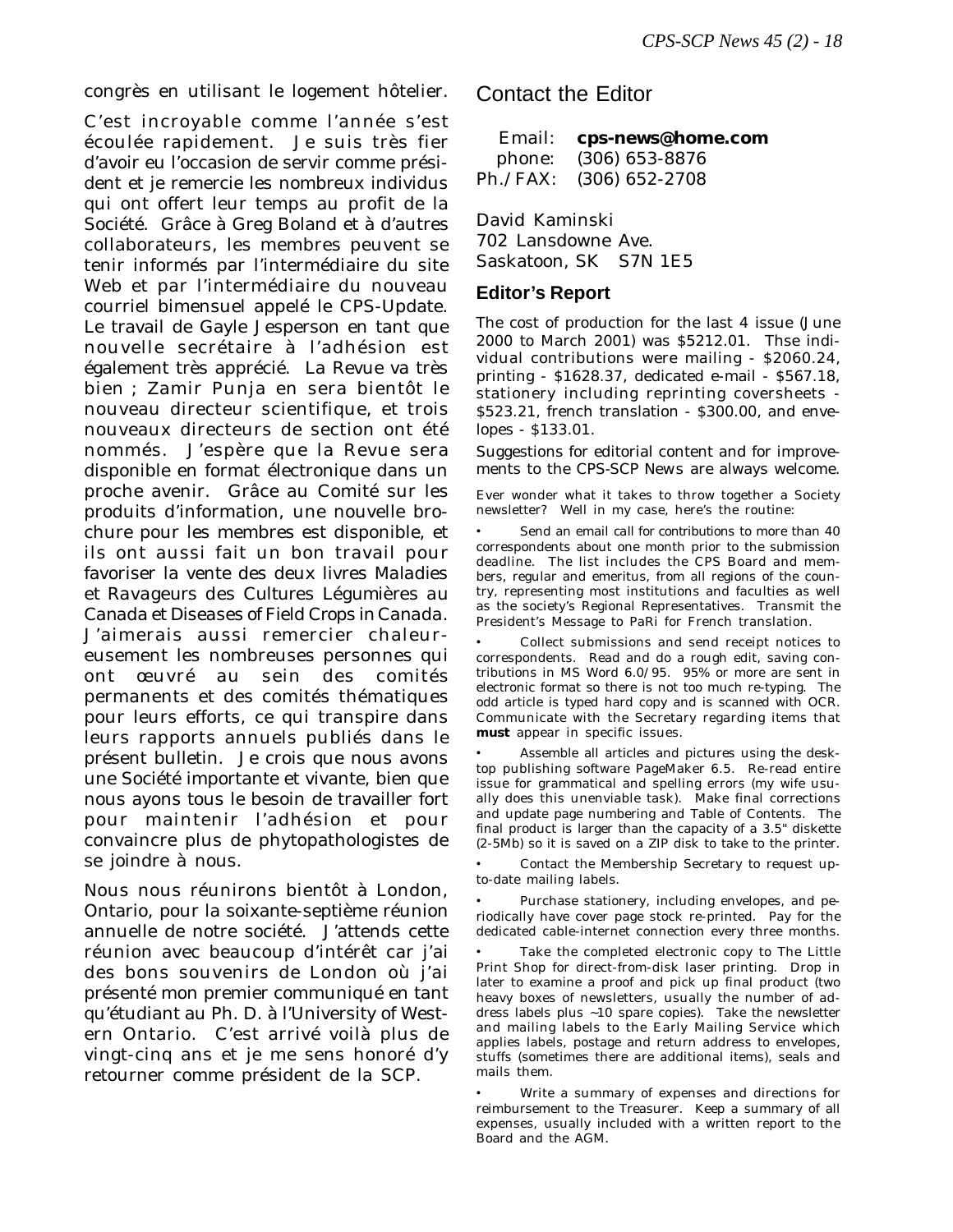# **The Canadian Phytopathological Society, Inc.**

# **La Société Canadienne de Phytopathologie Inc.**

# **Proposed Amendments to the By-Laws**

#### *NOTICE OF MOTION*

"The Governing Board of the Canadian Phytopathological Society wishes to bring forward a motion at the Annual General Meeting of the Society to be held in London, Ontario on June 12, 2001, to approve the attached amendments of the CPS By-Laws, in accordance with By-Law XVII, Section 1. Members are notified that they may vote in favour of or against adopting each of the proposed amendments at the AGM."

The proposed changes to the CPS By-Laws are as follows:

## *I. DUTIES OF THE GOVERNING BOARD*

#### *DIRECTORS*

*General Responsibilities*

#### **Current By-Laws state:**

2. As members of the Board, the Directors are expected to participate fully in the affairs of the Society, to attend meetings of the Board, and to be consulted on all issues requiring Board action between Annual Meetings of members.

#### **Proposed addition:**

3. **The Junior and Senior Directors shall assume an active role in providing direction to and ensuring that the goals of the various CPS Subject Matter committees are achieved. The specific committee responsibilities shall be assigned by the Board at the time of appointment.**

#### **III. FEES**

#### **Current By-Laws state:**

- i) Annual fees shall be \$75.00 for Regular members, including Fellows, and \$25.00 for Student Members and Emeritus Members who wish to receive the *Canadian Journal of Plant Pathology*. Honorary Members and Emeritus Members who receive only *CPS-NEWS* shall be exempt from fees.
- ii) Fees for the year of membership are due on January 1 and must be paid within 30 days of receipt of notice. Renewal notices will normally be mailed to members beginning in November the previous year. Those who have not paid their membership fees by January 31 shall be removed from the roll and mailing list.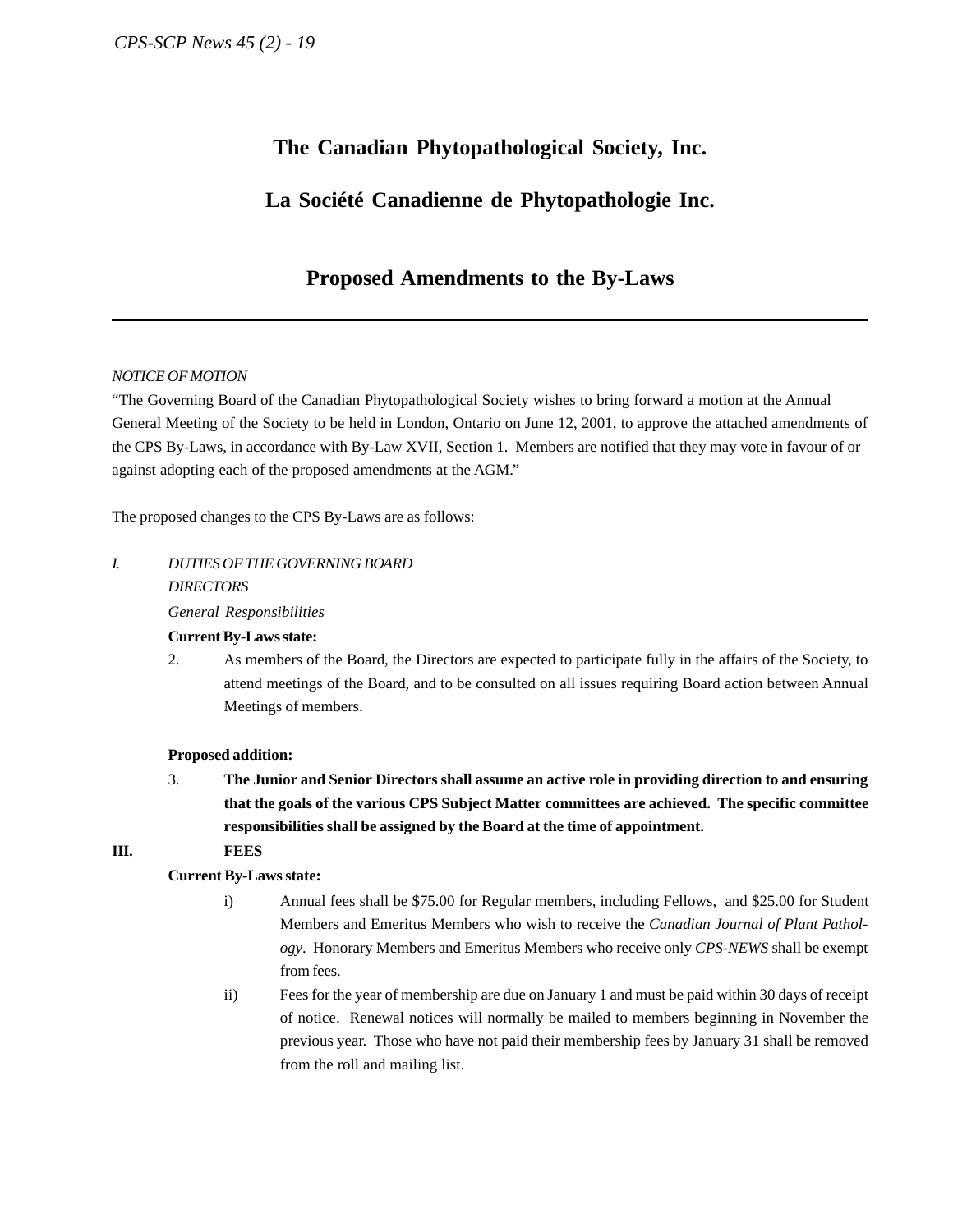#### **Proposed changes:**

- 1. Annual fees shall be **\$85.00** for Regular members, including Fellows, and **\$35.00** for Student Members and Emeritus Members who wish to receive the *Canadian Journal of Plant Pathology*. Honorary Members and Emeritus Members who receive only *CPS-NEWS* shall be exempt from fees.
- 2. Fees for the year of membership are due on January 1 and must be paid within 30 days of receipt of notice. Renewal notices will normally be mailed to members beginning in November the previous year. Those who have not paid their membership fees by January 31 shall be removed from the roll and mailing list. **A late fee will be assessed on members renewing after this date.**

#### **IV. PUBLICATIONS**

2. *The CPS-NEWS*

#### **Current By-Laws state:**

i) The Board shall appoint the Editor for a renewal three-year term and may in consultation with the Editor, appoint an Editorial committee to assist the Editor.

#### **Proposed change:**

i) The Board shall appoint the Editor for a renewal three-year term, and may in consultation with the Editor, appoint an **Assistant Editor for a renewal three-year term, to assist with the** *CPS-NEWS***.**

#### **VII. WEB SITE EDITOR**

#### **Proposed addition:**

- i) **The Board shall appoint an individual for a renewal two-year term to serve as the CPS Web Site Editor and whose responsibility it will be to maintain a current Web site for the Society.**
- ii) **In consultation with the Editor, the Board shall appoint an Assistant Editor for a renewal two-year term to assist the CPS Web Site Editor.**

#### **General responsibilities**

- 1. The Web Site Editor will make the necessary arrangements with internet service providers and obtain technical assistance as needed to maintain the Web site.
- 2. The Web Site Editor will be responsible for assembling and posting information on CPS publications and activities to the CPS-Web site on a regular basis, including quarterly postings of the Table of Contents from the Canadian Journal of Plant Pathology and the CPS News. Additional information may include annual membership renewal, annual meetings, selected articles from CPS News, position advertisements, plant pathology news, and related information.
	- i) The Web Site Editor will appoint an Assistant Web Site Editor for a renewal two-year term to assist with the above responsibilities.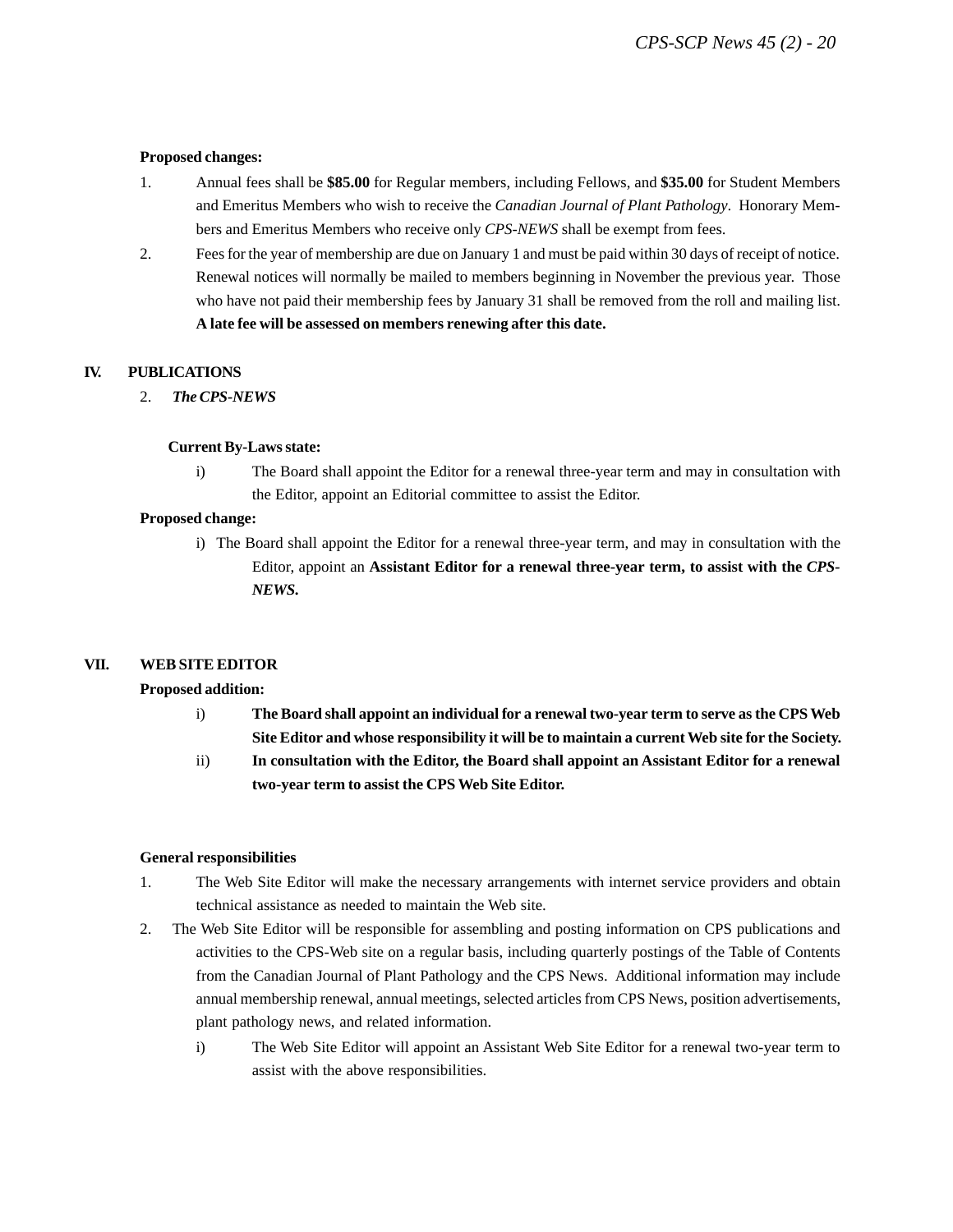#### **VIII. COMMITTEES**

#### 8. **Financial Advisory committee**

#### **Proposed addition:**

viii) **The committee shall be responsible for overseeing the implementation of the CPS 5-year Strategic Plan.**

#### **IX. AWARDS**

2. **Fellow**

#### **Current By-Laws state:**

b) The number of Fellow awards is limited to a maximum of three each year and the total should not exceed five percent of the total membership of the Society.

#### **Proposed change:**

The number of Fellow awards is limited to a maximum of **one** each year and the total should not exceed **seven** percent of the total membership of the Society.

#### 4. **Dr. and Mrs. D. L. Bailey Award**

#### **Proposed change:**

Delete By-Law IX Section 4 above as the award ceased to exist in 1999.

#### **Add the following new awards:**

#### 7. **Certificate of Appreciation**

- a) The Certificate of Appreciation shall be given to individuals who are deemed to have made significant contributions to the Society, by donating their time and effort to further the cause of the Society.
- b) The nominees shall be approved by the Board.
- c) The award consists of a suitably inscribed certificate dated and signed by the President and the Secretary and shall indicate the specific contribution made.
- d) The certificate shall be presented at the Annual General Meeting or at an appropriate regional meeting by the President.

#### 8. **Graduate Student Travel Award**

- a) The award is intended to provide outstanding graduate students in plant pathology funds to attend an Annual Meeting and present an abstract of their research work.
- b) There shall be a maximum of 2 awards presented annually, depending on the availability of suitable applicants, each valued at \$300.
- c) The student must be enrolled in a Master's level or Doctorate level program in any area of plant pathology.
- d) The selected awardees do not have to be CPS members at the time the award is given.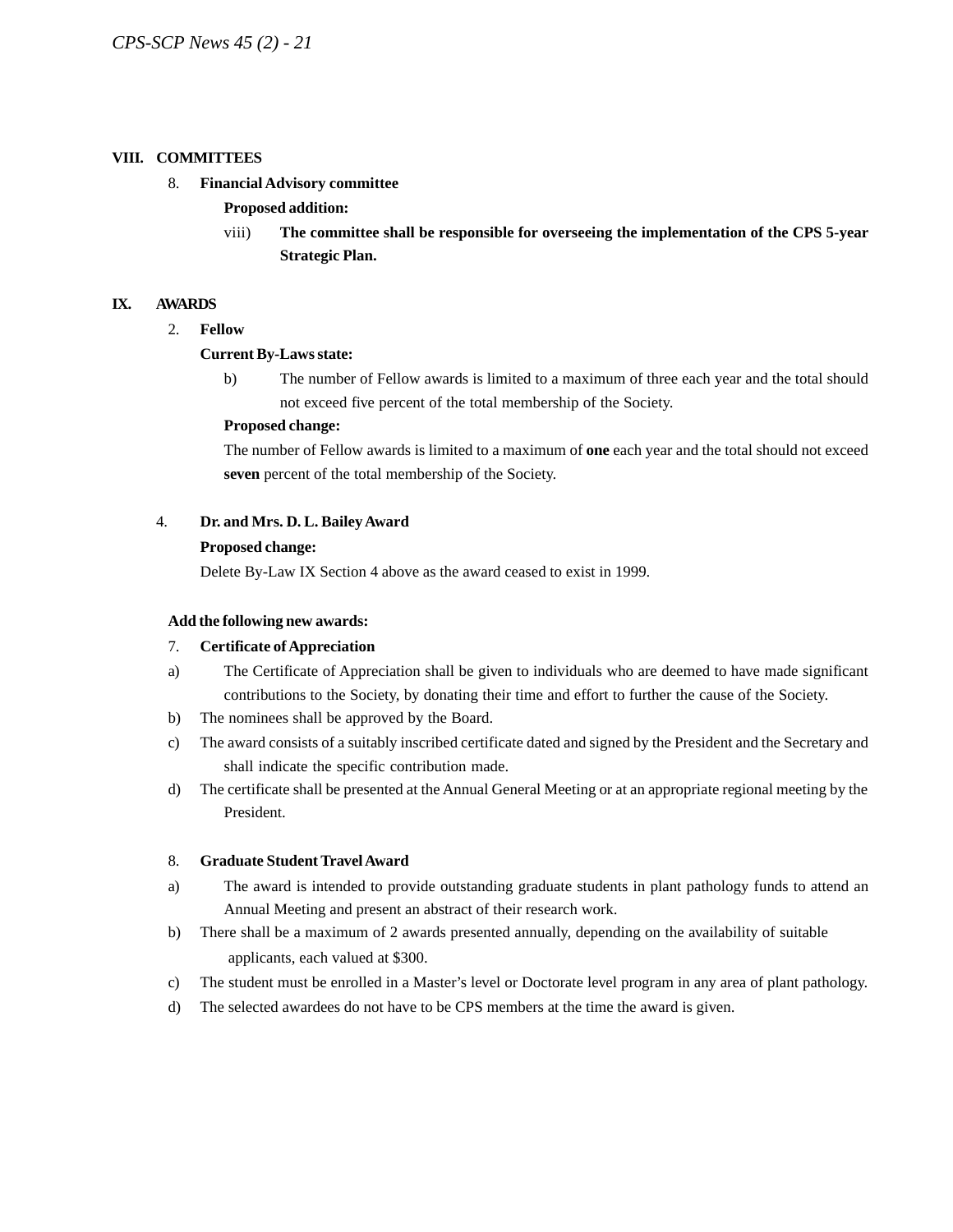# **Committee Reports:**

# **Standing Committees**

## **Canadian Journal of Plant Pathology**

Volume 22 (2000) was printed as four issues with a total of 419 pages plus index, information to authors, and awards. The volume carried 58 articles including 1 Fungi canadensis, 1 "special topic", 6 notes, 1 obituary, 4 meeting abstracts, 3 review articles, 1 Anderson lecture, 2 awards and thirty-nine research papers. The manuscripts were mainly from Canada (44; 6 more than 1999), USA (10; 1 less than 1999) and one each from Colombia, Japan, Sweden and Czech Republic. Abstracts of regional meetings held in British Colombia (9), Manitoba (5), Maine (4) and the annual meeting held in Victoria (95) were published during the year. The volume 22-4 was distributed in Canada (338, 7 less than 1999), USA (171, 5 more than 1999) and in 36 other countries (138, 18 less than 1999) for a total of 647 (24 less than 1999). There were 644 members/ subscribers at the end of the year 2000.

The editorial staff processed 128 manuscripts during the year including a lecture, abstracts and special topic papers, of which 82 were accepted, 7 rejected, and 39 were being revised when this report was prepared. The year 2000 was significant in that the Journal, as published by NRC Research Press, was timely. Articles accepted up to November 11, 2000 appeared in the December 2000 issue.

Since this is my last annual report for *CJPP*-related matters, I would like to extend my sincere appreciation and thanks to contributors of papers to *CJPP* during the years when *CJPP* was not timely. I would also like to thank the Senior Editors for their diligence, perseverance and patience in communicating with the authors until a decision was made on a manuscript. Finally, thanks to Gayle Jesperson, membership secretary, for supplying the mailing labels, Bob Hall for managing the account, my assistant Ms. Shelley Tucker, NRC staff, Ms. Suzanne Kettley and Ginette Fortier, who provided excellent service throughout the publication period, particularly when an urgent request or inclusion of a manuscript at the last minute was needed.

Sincerely, Rudra P. Singh Editor-in-Chief, *CJPP*

#### **Awards**

A call for nominations for 2001 CPS Awards was published in the December issue of *CPS New*s. This will be the second year that the Graduate Student Travel Award is being offered to provide financial reimbursement to selected graduate students to attend the Annual Meeting. Other awards are Honorary Member, Fellow, Award for Outstanding Research, and the Gordon J. Green Outstanding Young Scientist Award. The deadline for submitting nominations for the various awards this year was March 15. Applications are examined by all committee members and results are transmitted to those concerned as soon as possible. The committee members will also assess student presentations at the 2001 Annual Meeting to select the best oral and the best poster presentations.

Current members of the committee are Ron Knox (chair), Verna Higgins, Khalid Rashid, Sue Boyetchko and Brent McCallum. Committee members for the coming year (2001-2002) will be Verna Higgins (chair), Khalid Rashid, Sue Boyetchko, Brent McCallum and S. Jabaji-Hare.

Respectfully submitted, Ron Knox, Chair Awards Committee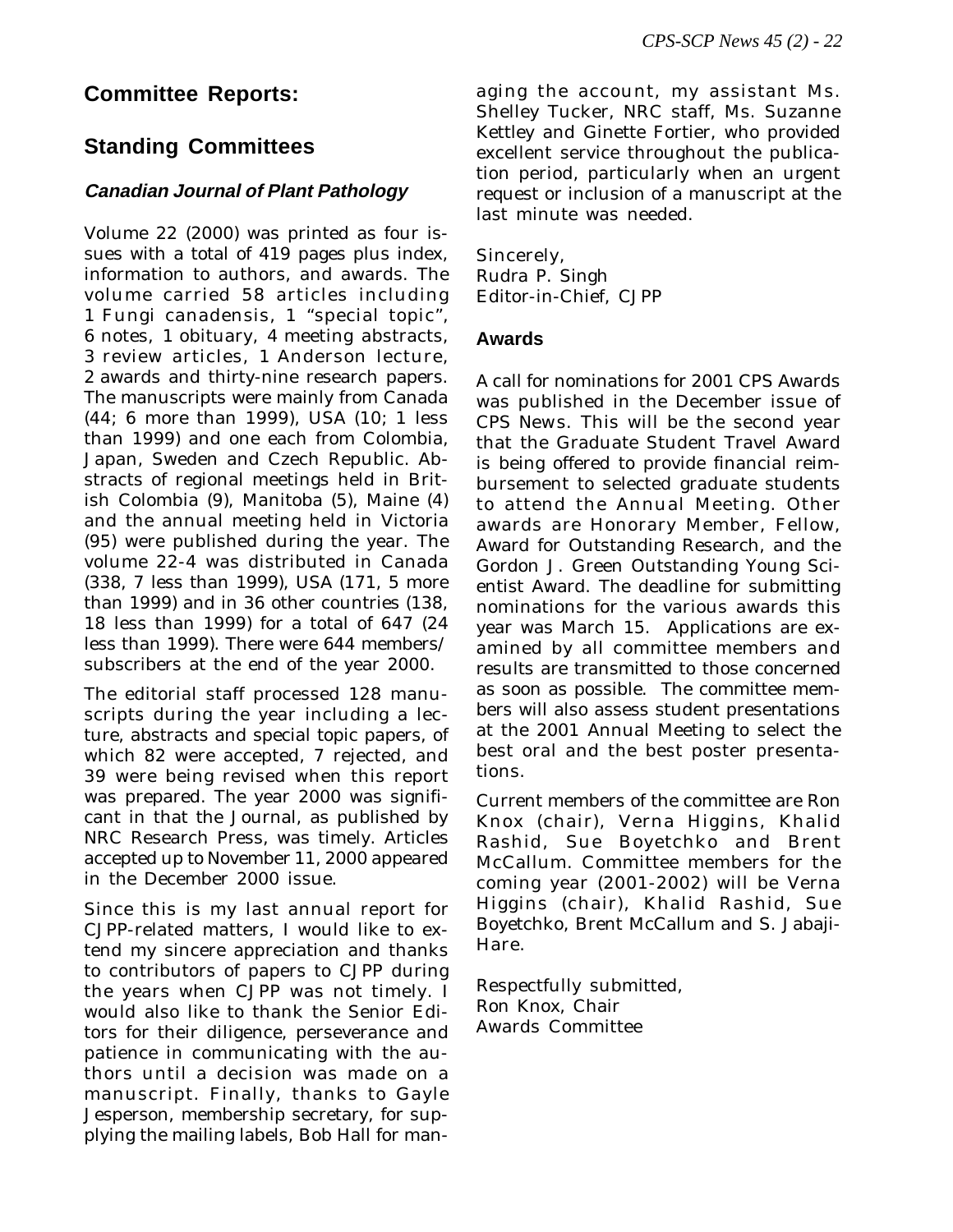## **Membership Secretary**

#### **2001 Membership Totals**

(as of May 5, 2001)**:** Regular members: 282 Emeritus: 51 Student: 34 Sustaining associate: 18 Honorary: 1 **Total members: 386**

Members who renew late can skew these numbers. As of May 1, there are about 60 members from 2000 who have not renewed their membership for 2001. It is probable that many of these memberships will be renewed over the next couple of months. In 2000 we had 406 members by the end of December.

By May 5, 2000 we had 353 members, so we are a bit ahead of last year to date for 2001.

#### **Members by geographic area:**

Canada: 318; USA: 48; International: 20 Canada by province: ON- 82; BC- 64; MB-41; AB- 40; SK- 40; QC- 29; PE- 9; NS- 6; NB- 5; NF- 2

## **Member Profile:**

Gender: Male - 272 (70%); Female - 93 (24%); Unknown - 21 (5%) Age Group: Less than 25 - 4 (1%); 26 to 40 - 79 (20%); 41 to 65 - 195 (51%); Over 65 - 33 (9%); Undeclared - 75 (19%)

#### **New members, including 8 regular and 14 students members:**

Wenpin CHEN, Burnaby BC Mistianne FEENEY, Burnaby BC Char HOLLINGSWORTH, Laramie WY Howard K. LOVE, Saskatoon SK Kelvin LYNCH, Fredericton NB Guillermo I. MARCH, Cordoba Argentina Xiangqi MENG, Champaign IL Philip R. NORTHOVER University Park PA Yunjung PARK, Burnaby BC Monica PARKER, Port Coquitlam BC Mahfuzur RAHMAN, Vancouver BC

Harpinder RANDHAWA, Saskatoon SK Mohammad RAZAVI, Saskatoon SK Steve ROSE, Burnaby BC Cayetana SCHLUTER, Vancouver BC Antonet SVIRCEV, Vineland Station ON Asheesh Kumar SINGH, Saskatoon SK Jennifer WILKIN, Victoria BC Jinxiu ZHANG, Winnipeg MB

The following **Sustaining Associates** have generously supported the CPS for 2001:

Advanta Seeds Canada Inc., Winnipeg MB

Ag-Quest Inc., Minto MB

- Agricultural Certification Services Inc., Fredericton NB
- B.C. Hot House Growers' Association, Surrey BC
- BASF Canada, Toronto ON
- Dr. Vikram Bisht, Peoples Rep. of China

Busch Agricultural Resources Inc., Fort Collins, CO, USA

Griffin L. L. C., Valdosta GA, USA

Limagrain Canada Seeds Inc., Listowel ON

Philom Bios Inc., Saskatoon SK

Phyto Diagnostics Co. Ltd., North Saanich BC

Pioneer Hi-bred Production Limited, Georgetown ON

- Plant Products Co. Ltd., Ontario
- Rohm and Haas Canada Inc., West Hill ON
- Saskatchewan Pulse Growers, Saskatoon SK
- Syngenta Crop Protection Canada Inc., Guelph ON
- United Agri Products, Dorchester ON
- Westco (Western Coop Fertilizers Ltd.), Calgary AB

Submitted by

Gayle Jesperson, Membership Secretary

#### **Local Arrangements, London - 2001**

Most of the details for the Annual Meeting of CPS in London are complete. We have 125 pre-registrants and about 80 abstracts submitted. The program is now on the net. The abstracts are in press and we expect them to appear on time in the *Canadian Journal of Plant Pathology*.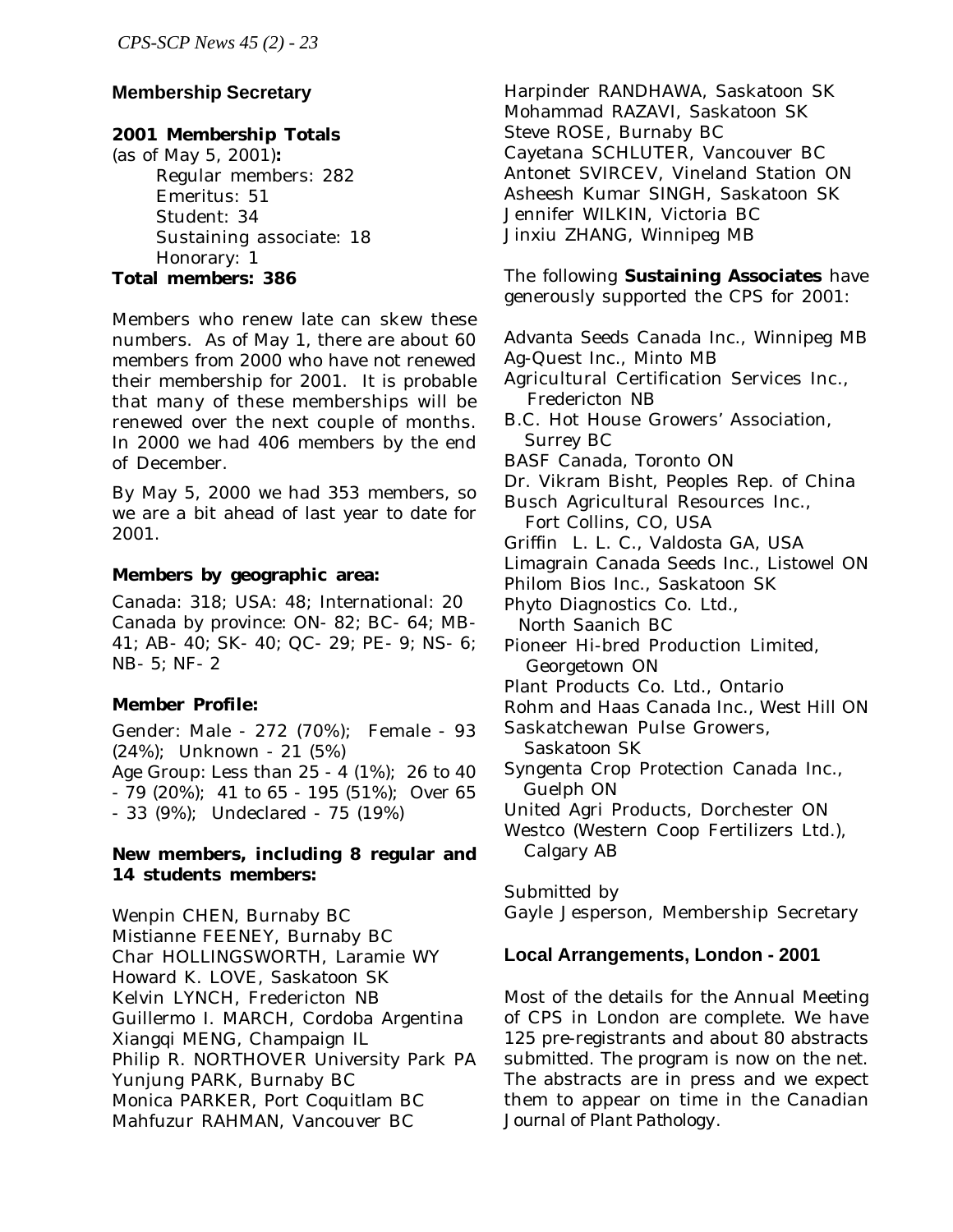Much thanks to our hardworking local organizing committee Ken Conn, Kathy Dobinson, Diane Cuppels, Richard Gardiner, Jim Traquair, Pervaiz Abbasi, Mark Gijzen, Katerina Riga, Terry Anderson, Greg Boland, Michael Celetti, Annette Nassuth, Rick Reeleder and to Albert Tenuta, who has done an incredible job fund raising and ensuring that industry is well represented at this meeting.

Looking forward to seeing everyone.

George Lazarovits Local Arrangements Committee Chair

Agriculture & Agri-food Canada, Southern Crop Protection and Food Research Ctr., 1391 Sandford St., London, ON, Canada, N5V 4T3 Tel.: 519-457-1470 Ext. 293 Fax: 457-3997 Email: Lazarovitsg@em.agr.ca

# **Subject Matter Committees**

## **International Cooperation**

We are all busy in our own affairs and were again unable to meet as a Committee during the past year. However, several things have been happening and need to be reported to the membership.

Requests were received from some institutions in P.R. China, Iran, and India for the *Canadian Journal of Plant Pathology* and books on Plant Pathology, and the available publications will be dispatched in the near future. I would request that the membership let me know if they have journals and books available for donating to libraries in developing countries. Some developing countries have initiated major programs that are fostering international collaborative research through their sponsorship of visiting professors, scientists on sabbatical leaves, and graduate students. I will be happy to provide further informa-

tion on this subject. Also, Latin America continues to offer ample opportunities for international cooperation.

Last year, I had requested the CPS Board to consider "if we can offer free membership (duration 1 year?) to a few plant pathologists in developing countries." The request was apparently not approved and I am requesting the Board to reconsider it for the coming year.

J.P. Tewari, Chair International Cooperation Committee

Tel.: (780) 492-4554 Fax: 780-492-4265 Email: jtewari@afns.ualberta.ca

## **Education and Public Awareness**

Members of the committee met at the annual meeting in 2000 at Victoria, BC. Many of us continue to promote plant pathology in the schools and by working on Education Committees for other organizations.

In Manitoba the president of the Science Teachers Association of Manitoba and the organizer of the Study Area Group (SAG) conference days were contacted. The SAG conference is held in the third week of October and we have put forward an application to present plant pathology as a science option for teachers in the classroom. Our area of expertise seems to be most closely aligned with the Manitoba Senior 4 (Grade 12) Biology curriculum, but there are also opportunities to meet teachers of younger students. We have permission to put up a booth to display ideas for pathology in the classroom and science fair projects that teachers of elementary and junior high students can use. Several members have offered to help put together a presentation for the fall. Randy Kutcher is following up on a similar plan for a location in Saskatchewan. Kelly Turkington will contact the Central Alberta Science Network (CASN) regarding education and awareness of plant pathology. Volunteers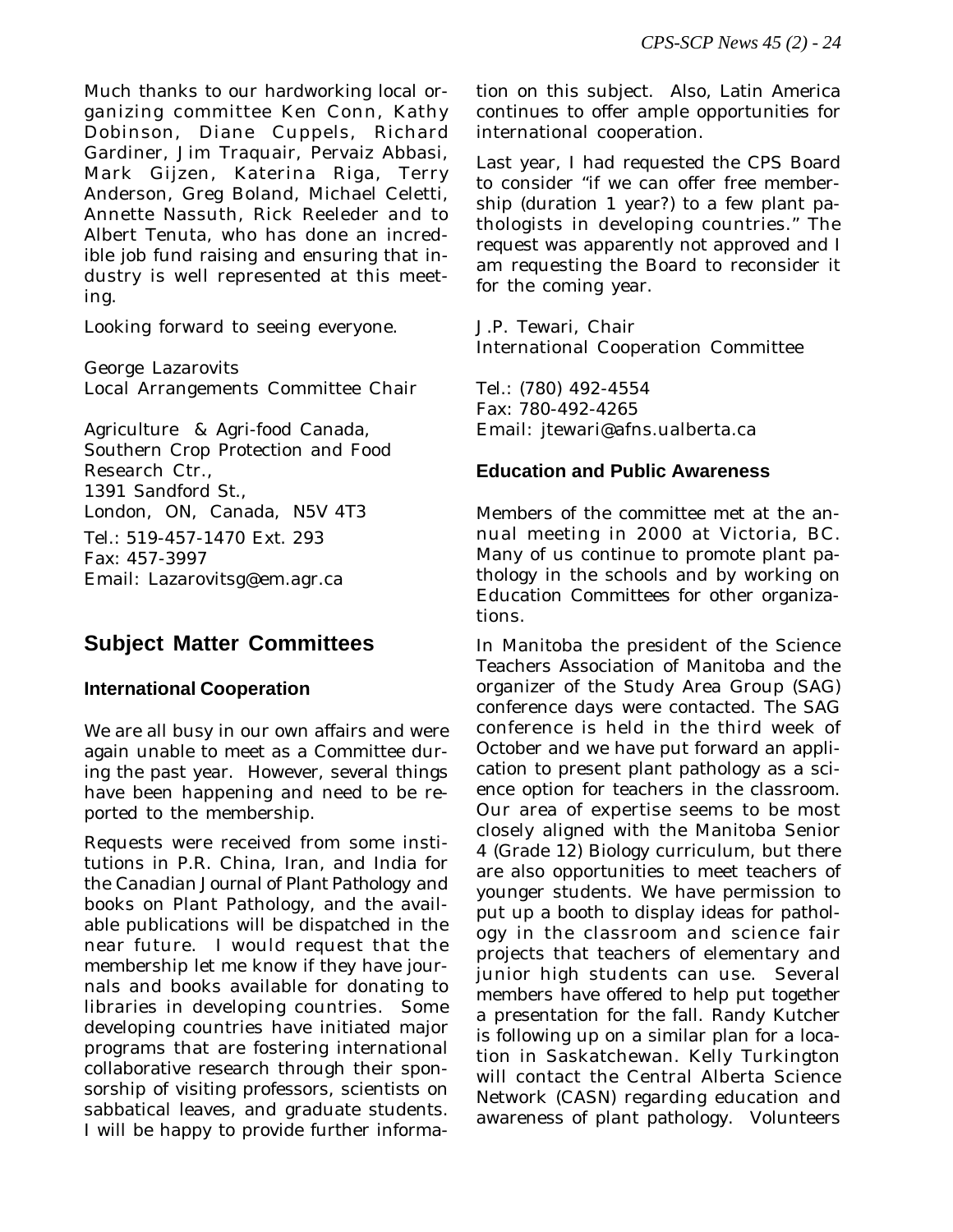with the CASN can become involved in a variety of areas including: speaker, teacher workshops, science fair judge, field trips, *etc*. New science fair projects for elementary students will be written up and placed on the CPS web site.

Many pathologists are engaged in presentations to schools and as judges in the local science fairs, but much more could be done with a part-time person dedicated to promoting plant pathology among the general public and in the schools. I strongly urge CPS to provide funding to pay for parttime services so that the activities of the committee proceed on a regular basis.

Current members of this committee include Mike Celetti, Luc Couture, Julie Gold, Steve Haber, Randy Kutcher, Jean Liu, Simon Shamoun, Tony Sturz, Kelly Turkington, and Bernard Vigier.

Respectfully submitted, Jeannie Gilbert

## **Information Products Marketing**

Marketing of CPS publications and increasing the visibility of the CPS continue to be the major goals of the IPMC. The new order form for *Diseases and Pests of Vegetable Crops in Canada* and the new CPS brochure will make an important contribution to these efforts. In the past year, the committee has prepared for a mail out of literature advertising DPVCC to selected libraries in Canada. We hope this will increase sales and make the publication more available to the general public. Sales of *Diseases of Field Crops in Canada* continue at a healthy pace, thanks to Karen Bailey and the dedicated work of CPS members in western Canada.

The committee is interested in pursuing new ideas for publications or other information products. We have had some suggestions for books and items such as CDs, slide sets and t-shirts. We would like to hear any and all ideas. Please forward suggestions to any of the current committee members.

I will be stepping down as Chair this year, at the end of a three year term, and wish to extend my heart felt thanks and appreciation to all of the committee members for their insight, hard work and creativity.

Committee members : Mary Ruth McDonald, (Chair), Karen Bailey, Marilyn Dykstra, Janice Elmhirst, Bruce Gossen, Gail Jesperson, Wendy McFadden–Smith, Robin Morrall, Jill Thompson

# **Ad Hoc Committees**

## **Industry Relations**

On the initiative of past-President George Lazarovits, the Industry Relations Committee (IRC) was established to identify and address the needs of members and nonmembers of the Society who are in private industry, and to enhance communication and linkages between the CPS and industry sectors that are involved with plant protection.

## **Mandate**

The Committee will work toward closer relationships and a higher level of interaction between CPS and industry sectors that are involved with Plant Protection.

## **Objectives**

The Committee will:

identify the needs of various industry sectors (grower groups, companies, commodity sectors, consultants, *etc*.) that may be better served by CPS at the regional level;

identify strategies and possible links with such groups and better methods of communication;

develop methods to raise and promote CPS activities to such organizations;

attract such groups to participate in areas of CPS interest by way of joint symposia and workshops.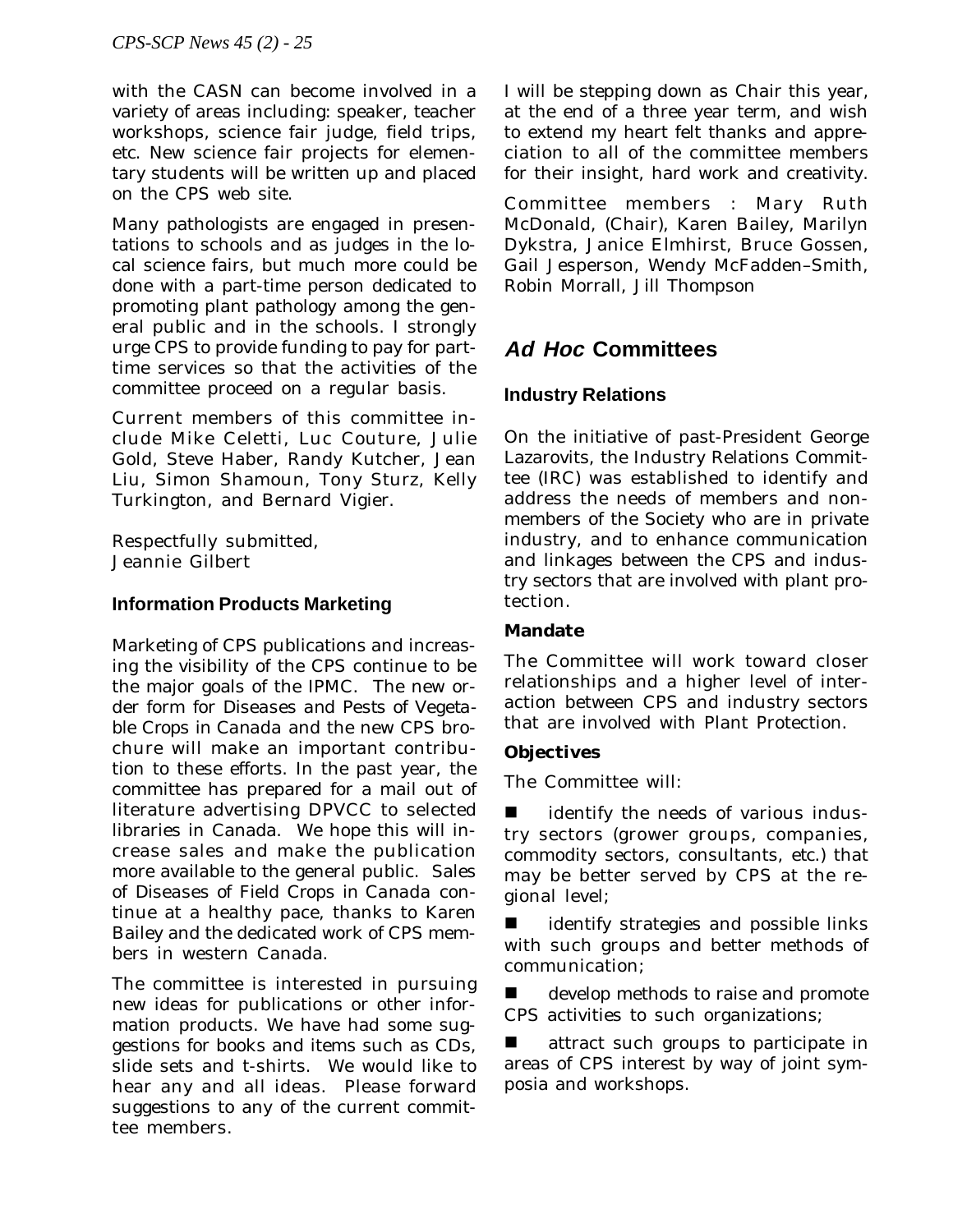#### **Organization, Membership and Operations 2000 - 2001**

## **The Committee:**

- Ken Ng (B.C. Ministry of Agriculture) British Columbia
- **n** Peter Burgoyne (Zeneca Agro) Manitoba
- n Gary Turnbull (Dow AgroSciences Canada Inc.) Saskatchewan
- Mary Leggett (Philom Bios) Saskatchewan
- Serge Gagnon (Premier Peat) Quebec
- Mike Celetti (OMAFRA) Ontario
- Leigh Jenkins (Novartis) Maritimes
- Chairperson: Tony Sturz (PEI Department of Agriculture & Forestry) Prince Edward Island.

## **Report**

The IRC was polled only once this year past, by Karen Bailey. Karen requested information from the Committee members regarding their opinion on the issue of setting up a CPS Industry Award. In essence the survey was designed to determine whether Industry would be in favour of an award to recognize the contribution of individual Industry members, or Industry organizations, for a specific scientific research contribution, or some other combination of attributes. Subsidiary questions asked for suggestions on how such an award might be best structured. Survey results are being compiled by Karen.

Tony Sturz

## **Historic Resources**

Several donated collections of Historical Documents were deposited with Archives Canada during 2000-2001 and others have been received and await deposit. I wish to receive any documents, photographs, memorabilia, *etc*. relating to the professional lives of Society members. These would include materials that relate both to Society (regional or national) and, to a limited extent, to the professional careers of Society members which could be valuable in piecing together a historical treatise of the Society and its members. I encourage all members to scan their files and those of their retired colleagues and send them to:

Denis Gaudet, AAFC Research Centre, Box 3000, Lethbridge, AB T1J 4B1.

Respectfully submitted, Denis Gaudet (Chair) Gayle Jesperson

# **Other Reports**

## **CPS Website**

The CPS website was redesigned in 1999- 2000 and posted at the new internet address of **www.cps-scp.ca**. This redesign incorporated a wider mandate, and included several new features for providing, accessing and storing information relevant to the society. Following the launch of the site at the Annual Meeting in 2000, emphasis was placed on continuing to add relevant content and registering the site with as many internet search engines as possible.

Usage of the CPS website increased significantly throughout 2000-01. From August 2000 to April 2001: there were a total of 97,665 hits (any connection to the site, including inline image requests and errors); 40,468 requests (a hit that successfully retrieves content); and 11,705 visits (a series of consecutive requests from a user to the site). Visits to the site came from 18 counties, and the most prevalent use of the site originated from the USA. A detailed summary of user activity from August 2000 to April 2001 will be posted on the homepage of the CPS website in the near future.

Based on the experience of the past year, the CPS website is undergoing another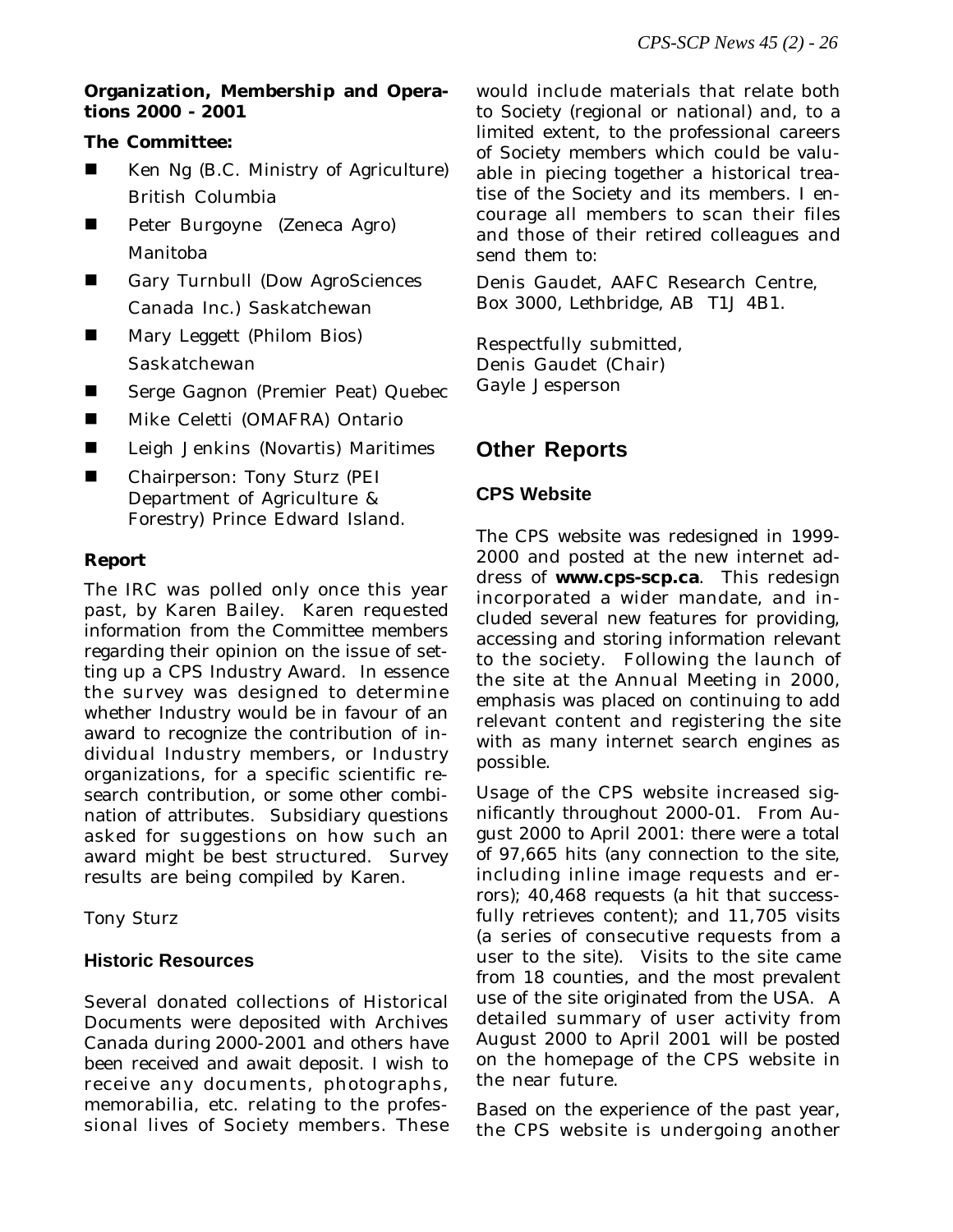redesign, with emphasis on a new graphical presentation, and improved access to more frequently used pages. This new redesign will be made available by early June.

Technical and graphical design assistance for the CPS website is provided by Judy Prange, Vancouver, BC, and the site is hosted by Bennett Arts Ltd., Vancouver, BC.

Submitted by: Greg J. Boland

# **Canadian Plant Disease Survey – Disease Highlights**

# **Inventaire des Maladies des Plantes au Canada – Aperçu Des Maladies**

Volume 81 of the *Canadian Plant Disease Survey* (*CPDS*), reporting on disease highlights for 2000, was published on April 17, 2001 on the web http://res2.agr.ca/ london/pmrc/english/report/ repmenu.html). Thanks are due for the excellent efforts of the section editors (Marilyn Dykstra, Paul Hildebrand, Tom Hsiang, John Muir and Andy Tekauz), and two people from Agriculture and Agri-Food Canada, London, Ontario, compiler Stephanie Hilton and webmaster Bruce Bowman. Fifty-four reports were published in Volume 81, a slight decrease from Volume 80 (57). While the majority of submissions were in the cereals (24 reports) or oilseeds and special crops (13) sections, it is gratifying to note that the forest trees section received 7 reports, an increase from five in Volume 80 and none in Volume 79. Other sections are diagnostic labs (5), fruits, nuts and berries, ornamentals and turfgrass (4) and vegetables (1). Unfortunately the forages section received no reports for 2000.

C'est un plaisir spéciale pour le coordinateur national de noter que deux articles en français ont été soumis cette année. Ceci marque, sans doute, la première fois depuis plusieurs années qu'un article en français a été publié dans l'Inventaire. Espérons qu'une nouvelle tradition sera établie.

This is the fifth year that *CPDS* has been published electronically. In addition to being available at the web address, it is also distributed to subscribers on diskette and a small number of hard copies are printed by the Society to send to libraries that prefer them for archival purposes. Comments about the format, editing or publication of *CPDS* are welcome.

Respectfully submitted,

Robin Morrall, *CPDS* National Coordinator Department of Biology University of Saskatchewan Saskatoon, S7N 5E2

## **Microbial Genetic Resources and Culture Collections**

Recognizing the need to conserve important microbial germplasm resources (fungi, bacteria, viruses) in Canada, the CPS is currently trying to establish an inventory of collections including the ones that are at risk of being lost. The problem of endangered microbial collections could be resolved by transferring them to existing organizations that have the expertise to verify the identity through molecular biology and bio-informatics, sort, maintain, store, and distribute this germplasm nationally and internationally.

At the annual meeting of the CPS held in Victoria in June, 2000, an *ad hoc* committee was approved by the board members to address the issue of endangered "orphaned" microbial collections and to develop a database to document all the existing microbial collections in Canada. At this point there are only three members in this *ad hoc* committee: James Chong (AAFC Winnipeg, Jchong@em.agr.ca), André Lévesque (AAFC Ottawa, LevesqueCA@em.agr.ca) and Mike Bernardy (AAFC Summerland, BernardyM@em.agr.ca). Additional members are needed to accomplish this worthwhile cause. If you wish to join this committee please contact one of us.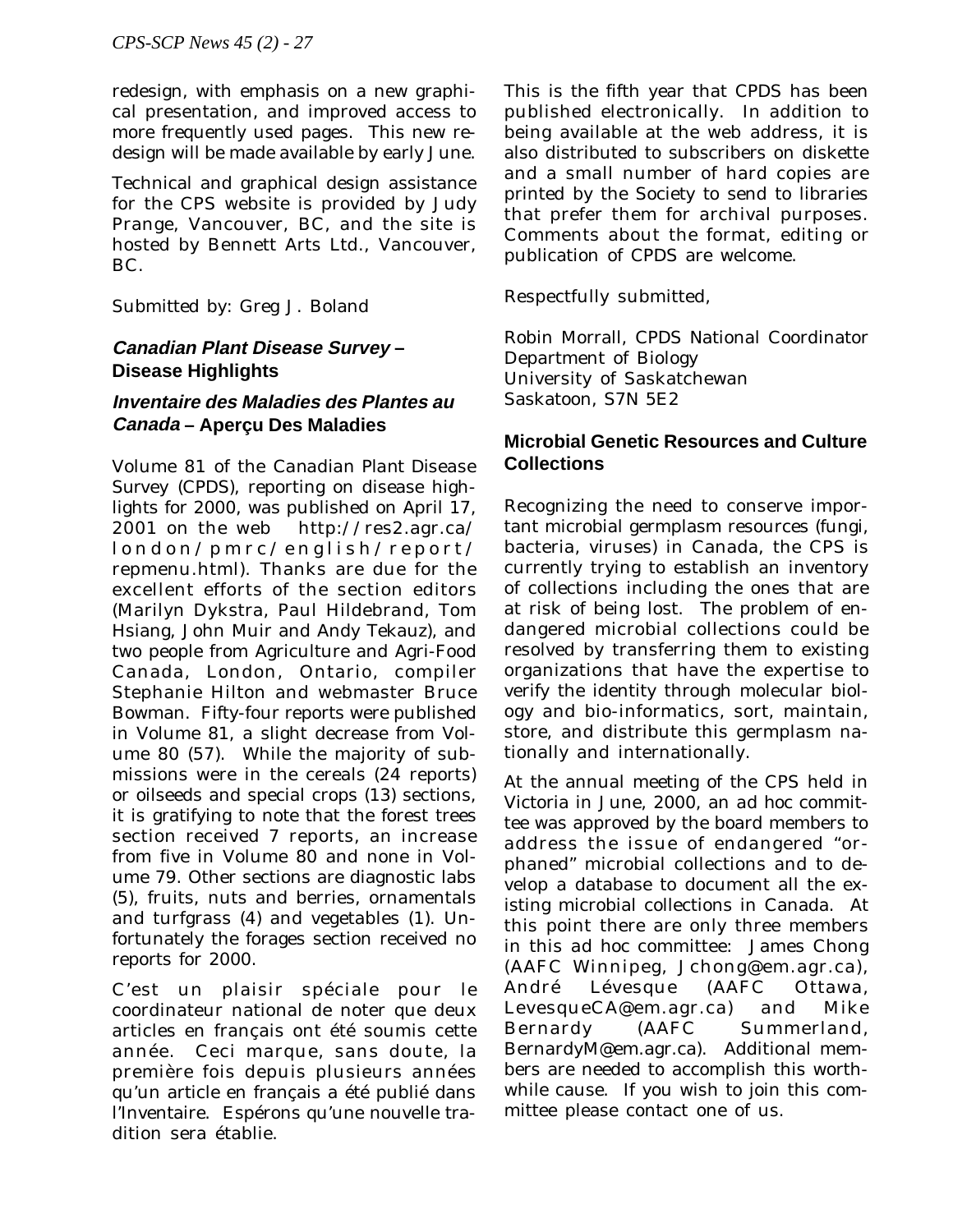André Lévesque attended the annual meeting of the Expert Committee on Plant and Microbial Genetic Resources (ECPMGR), January 25-26, 2001, on behalf of CPS. He and Carolyn Babcock, the curator of the Canadian Collection of Fungal Cultures, AAFC, Ottawa, presented a resolution to the committee regarding threatened collections. This resolution was very well received and this issue was seen as one of the top two priorities by the ECPMGR. This is significant as this committee has historically focused on preservation of plant germplasm. The Canada Crop Council (CCC) and the Canadian Agri-Food Research Council (CARC) will evaluate this issue against other issues raised by other expert committee. CCC and CARC are not granting agencies per se but we hope to be able to obtain the funding to sponsor a national workshop on microbial genetic resources for plant health.

Submitted by André Lévesque and James Chong

## **Resolution presented at the ECGPR meeting of January 25-26, 2001**

Be it resolved that the number of unique microbial collections (fungi, bacteria, viruses) for which maintenance has been terminated is growing at an alarming rate and action to prevent further erosion needs to be taken. The support of CCC and CARC is requested to lobby for maintaining and even increasing culture collection capability in Canada. Two steps are suggested to initiate this process:

The first step would be development of a long term genetic conservation plan for all AAFC collections. Letters should be written to AAFC research centres where collections are located requesting that each location identify microbial collections. These letters should encourage Directors to develop a plan for the collections that may be (are?) orphaned (*e.g.* when a scientist leaves, retires, or changes program) to ensure that valuable genetic resources are not lost.

Several key existing collections are already acting as repositories. Once all collections are clearly identified, funds should be allocated for development of a long term conservation plan. Additionally, expansion of the collections should be considered (*e.g.* willingness to accept orphaned material, within their area of expertise or as sites are designated as critical to the Agriculture community at large).

Examples of collections that are or should be recognized as national collections are:

- Canadian Collection of Fungal Cultures, AAFC, Ottawa, ON.
- Rust and Smuts Collections, AAFC, Winnipeg, MB.
- Virus collection, AAFC, Summerland, BC.

The second step would be to contact collections outside of AAFC such as in the University communities where expertise for bacteria, viruses, or fungi also exist (*e.g.* University of Alberta Micro-fungus Collection and Herbarium, Edmonton, Alberta). The directory of the Canadian culture collections held at ECORC, Ottawa, and a survey of collections being done by the Canadian Phytopathological Society could be used to assist with contact names, *etc*.

## **Background Information**

The potential for loss of genetic material is significant. This situation is mainly due to retirements (often without replacements), shifts in program priorities, and diminishing taxonomic expertise. This is resulting in permanent loss of valuable germplasm. Some of the consequences of no action will be that:

(i) Canadian breeders will not have the proper pathogens to screen their new lines; (ii) Canada's ability to respond to new pathogens and re-emerging ones will be reduced as reference strains will have disappeared (see example below); and

(iii) irreplaceable microbial germplasm for present and future bio-prospecting will be lost forever.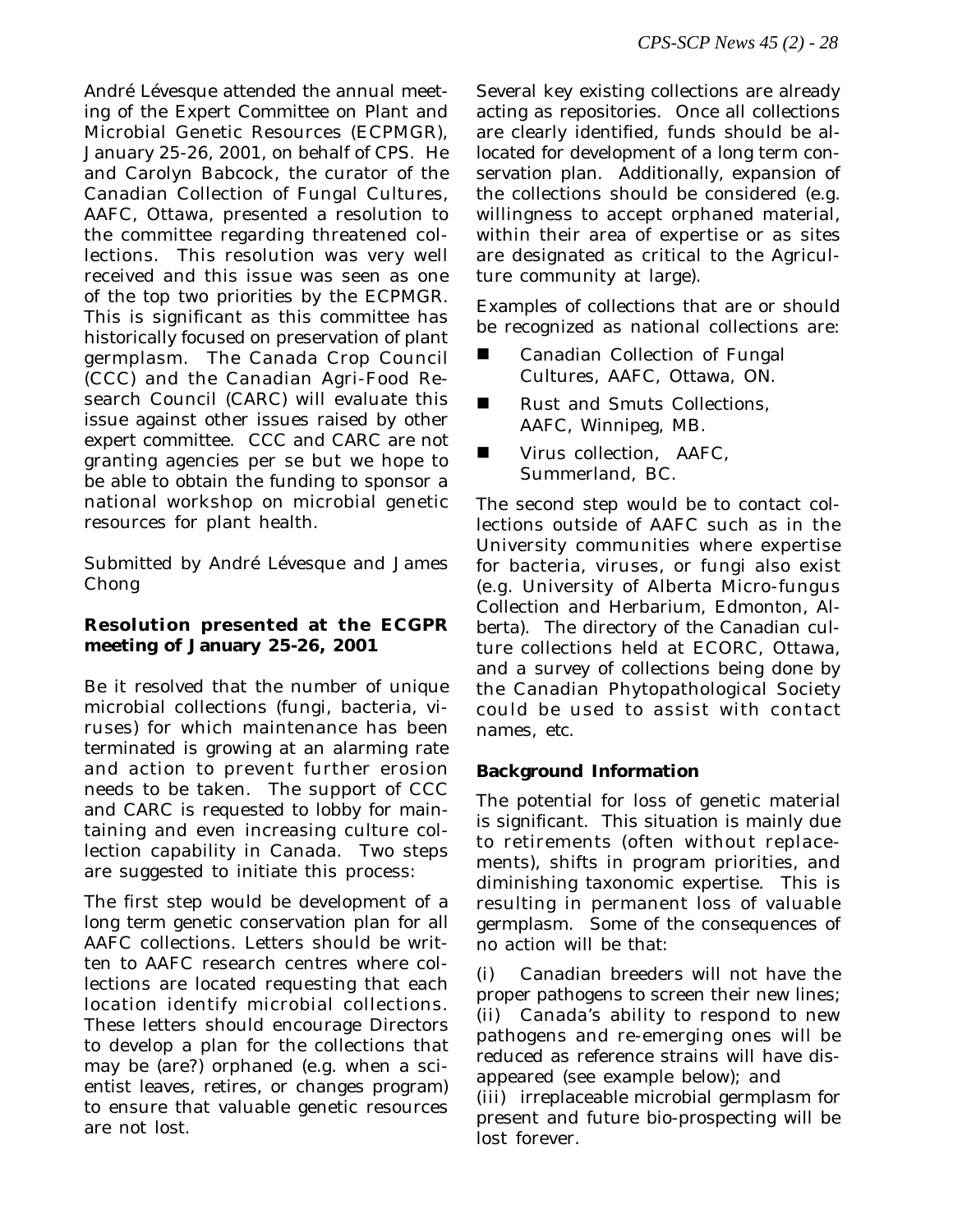The Canadian Phytopathological Society is currently trying to establish an inventory of collections including the ones that are at risk of being lost. This problem of endangered collections could be solved by transferring them to existing organizations that have the expertise to verify the identity, sort, maintain, store, and distribute this germplasm nationally and internationally. Recent advances in molecular biology and bio-informatics will allow these collections to be identified and mined with unprecedented accuracy and efficacy.

#### **A recent example of the importance of microbial collections to Canada**

#### *Potato Wart: The collections' use and value in developing a detection assay*

In November and December, 2000, following a request from CFIA on Nov. 10, 2000, the laboratory of André Lévesque, fungal taxonomist at the Eastern Cereal and Oilseed Research Centre, Agriculture and Agri-Food Canada, Ottawa, developed a molecular assay for detecting *Synchytrium endobioticum* directly from soil. This fungus is the causal agent of potato wart, a quarantine fungus found in P.E.I in October, 2000, that is severely affecting the economy of this province following a U.S. embargo. Synchytrium species are obligate parasites, *i.e.* they cannot be grown in culture, a major technical challenge as there was no molecular data on this genus available on Genebank. Scott Redhead, curator of the fungal herbarium collection at ECORC, provided over 30 species of Synchytrium within 24 hours after the CFIA request was made, including a specimen of *S. endobioticum* from the original outbreak in Newfoundland a hundred years ago. Carolyn Babcock, the curator of the culture collection at ECORC, provided overnight test tubes of several genera from the Chytridiomycota, including some closely related genera within the Chytridium clade to which the Synchytrium species belongs. Ten days later, she supplied some additional isolates that had to be revived from cryopreservation. Chytridiomycota

specific PCR primers were designed to amplify and sequence ribosomal DNA from herbarium specimens and potato wart samples from PEI. From the sequence database generated, PCR primers and oligonucleotide probes specific to *S. endobioticum* were designed. Because the culture and herbarium collections at ECORC had the key specimens readily available and, with the hard work of the ECORC team, it was possible to do in two months what would have normally taken at least a year. The first two to four months of that year would have been spent waiting for import permits and specimens from foreign collections. It is also worth mentioning that because of Dr. Donald Barr, the predecessor of Dr. Lévesque and the world expert on Chytridiomycota, the ECORC team working on potato wart was able to rely on well identified strains from the ECORC herbarium and culture collections. The molecular assay developed is currently being used at CFIA, Charlottetown, to detect sporangia of *S. endobioticum* directly from soil.

The above example illustrates how a collection (with samples up to approximately 100 years old) can be used to assist in dealing with disease outbreaks, which in this case had significant impacts on potato producers in the Atlantic region.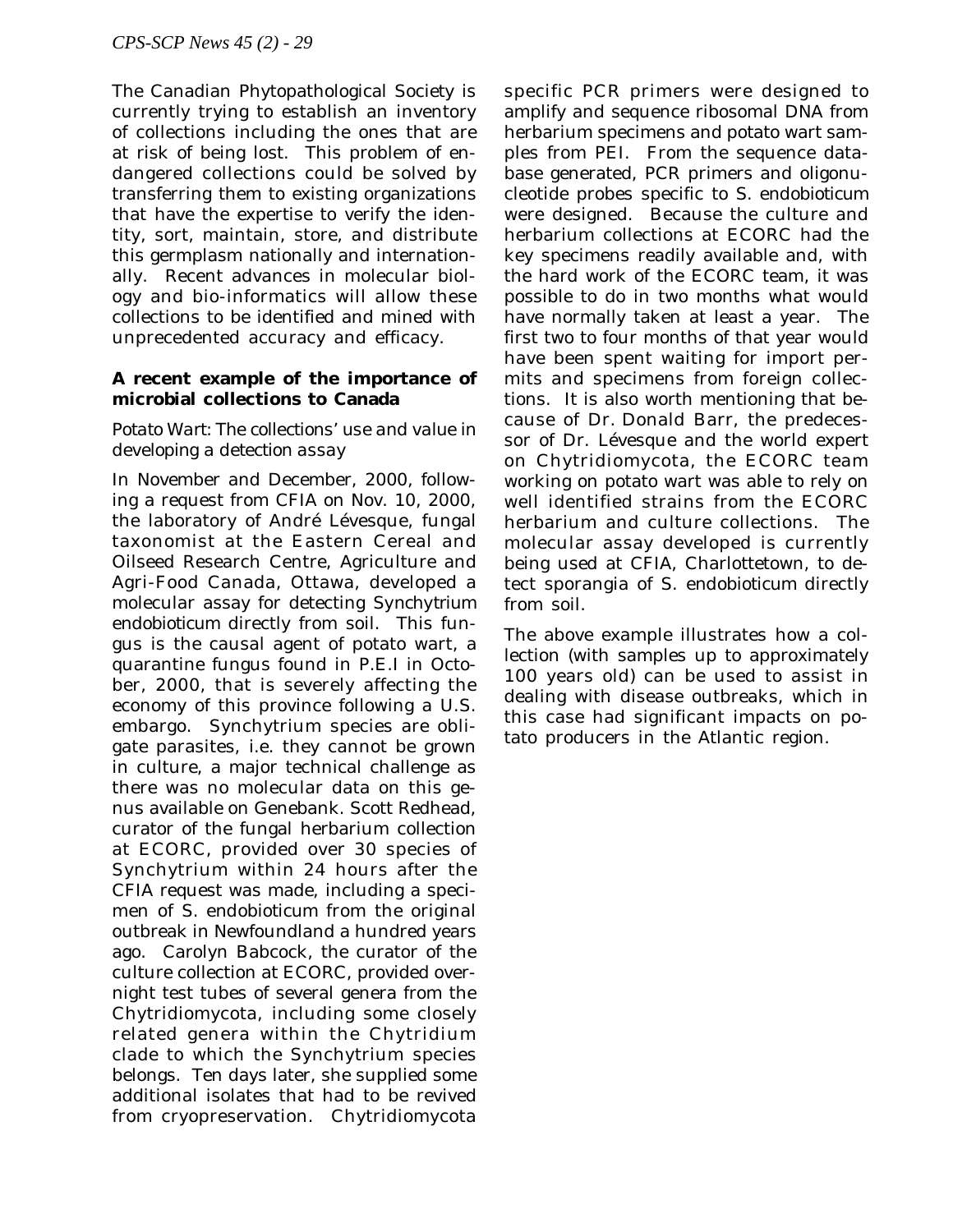# **Employment**

## **Graduate Research Assistantship for M.Sc. Degree Department of Plant Agriculture University of Guelph**

There is an opening for aGraduate Research assistantship for a M.Sc. degree in the Department of Plant Agriculture, University of Guelph. Starting time is Sept, 2001 (or whenever a suitable candidate is found). *Applicants should have a B.Sc. degree in plant biology, microbiology or related field*.

Research will be conducted at the Vineland Station campus of the Univ. of Guelph (http://www.oac.uoguelph.ca/ hrio/). This campus is located in the Niagara Peninsula, Ontario, the production centre of greenhouse ornamentals, tree fruit and viticulture. The campus is situated one hour by car from the main campus of the University. Applicants must apply to the graduate coordinator (Dr. A. Sullivan, Bovey Building, Room 4222, University of Guelph) and be accepted by Graduate Studies of the University.

## **Project description:**

The research will include the following area: refine existing selective and semiselective media for *Erwinia carotovora* subsp. *carotovora*; develop and/or adapt molecular techniques to differentiate species and subspecies of soft-rot bacteria and to monitor population dynamic with greenhouse forced calla lilies (*Zantedeschia* sp.); and use of bacteriophage for the control of *E. carotovora* subsp. *carotovora.* The student will be encouraged to conduct research in both basic and applied studies in the control of *Erwinia* soft rot calla lilies.

Annual stipend is \$15,500.

Instructions for applying for graduate studies at the University of Guelph can be found at http://www.plant.uoguelph.ca/ academic.html

## **Inquiries:**

Dr. Theo J. Blom, Univ. of Guelph, Vineland Station, Ontario, L0R 2E0. Phone: 905-562-4141(x160)

Dr. Javier Gracia-Garza, AAFC, Vineland Station, Ontario, L0R 2E0. Phone: 905-562- 4113 (x243)

# **People & Travel**

June 09-15, 2001, Dr. **Simon Shamoun**, Research Scientist- NRCan- CFS/PFC and Adjunct Professor- UBC & UVIC, will be attending, as an invited speaker, the NATO Advanced Research Workshop - *Enhancing biocontrol agents and handling risks*, in Florence, Italy.

Drs. Simon Francis Shamoun and **Bart van der Kamp**- Adjunct Professor & Professor, respectively- UBC-Department of Forest Sciences, received a research grant from Forest Renewal BC to continue their joint research project on "Biological Control of Western Hemlock and Lodgepole Pine Dwarf Mistletoes."

# **Announcements, Etc.**

## **New Flyers and Brochures for CPS**

To help promote our society and CPS products, two new brochures were printed this year. If any one would like help promote new memberships or products sales by taking these to meetings or putting them in display areas, please send me an email (BaileyK@em.agr.ca) requesting the brochures and the number of copies so I may send them to you.

Karen Bailey, AAFC-Saskatoon